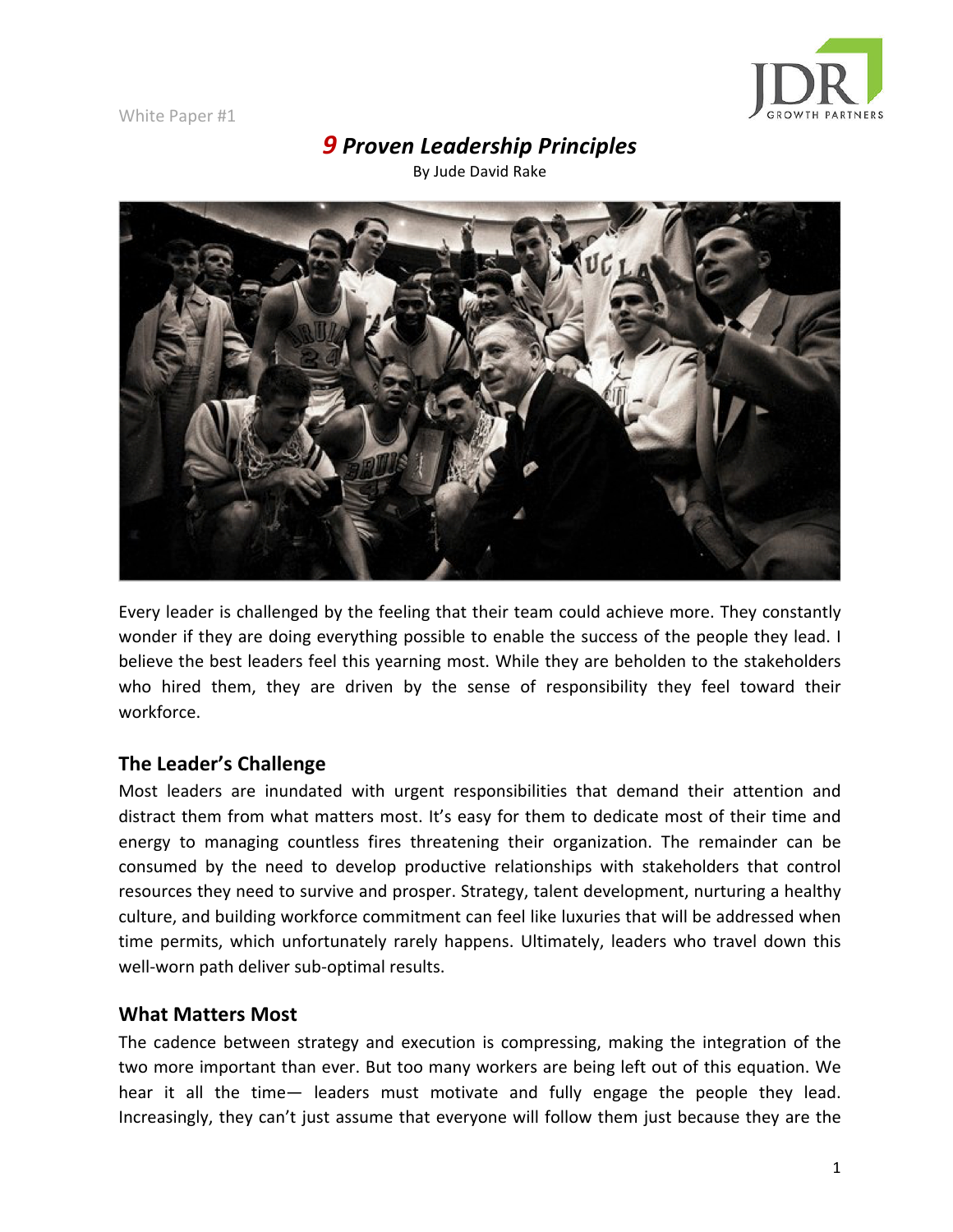

Boss. This sounds fairly obvious, but mounting evidence suggests a gap between intent and reality. A representative workforce survey by Franklin Covey revealed:

- Only 15% of workforce respondents could name even one of the top three goals their leaders had identified.
- Among those who could name a goal, only 51% said they were committed to achieving it.
- 81% of everyone surveyed said they were not held accountable to progress against the company's goals.
- 87% said they had no idea what to do to help the company achieve the goals.
- Only 34% reported meeting at least monthly with their manager to discuss their progress on goals (best practice  $=$  weekly).

Equally startling, a global survey of over 90,000 workers by Towers Perrin uncovered:

- 21% of employees are truly engaged in their work, saying they would "go the extra mile."
- 38% are mostly or entirely disengaged.
- Only 38% believe that senior management is sincerely interested in their well-being.
- Less than 40% believe senior management communicates openly and honestly.
- Just 44% believe that senior management tries to be visible and accessible.
- Less than half believe that senior management actions are consistent with the company's core values.

Yet 86% like or love their job! Curiously, many people are settling for a job that paradoxically satisfies their basic needs and denies them a motivating answer to the question, "How does my work connect to my company's goals?" Unfortunately, their leaders have not fully engaged them in either the development or execution of their company's mission, goals, and ultimately its success or failure.

In his book titled The *Three Signs of a Miserable Job*, Patrick Lincioni suggests that people disengage for the following reasons:

- Anonymity: They feel their leaders don't know or care what they are doing.
- Irrelevance: They don't understand how their job makes a difference.
- Immeasurable: They cannot measure or assess for themselves the contribution they are making.

This is an indictment of leadership, and it is why I believe that many companies are overmanaged and under-led. What if 100% of the people in a company said they were "all in"? What impact would going from 21% engagement to 100% engagement have on results? According to a recent Gallup survey (http://www.gallup.com/businessjournal/166667/fiveways-improve-employee-engagement.aspx), engaged employees are 21% more productive,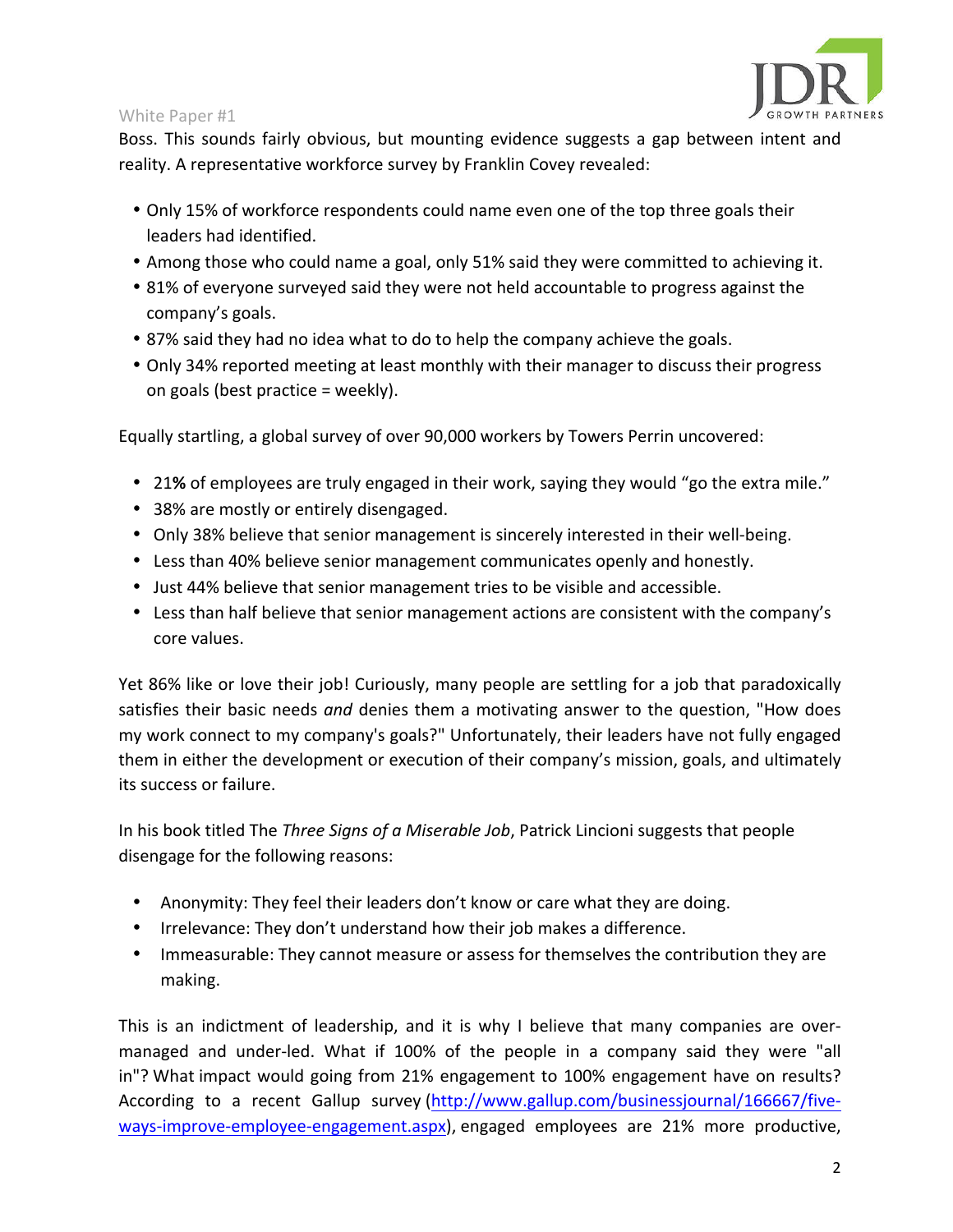

have 37% less absenteeism and have 25% lower turnover. You do the math. Of all the levers a leader has at her or his fingertips to improve results, this is the biggest and most often underleveraged.

## **Servant Leadership**

Back in the early 1990's, I read Max DePree's book titled *Leadership* is an Art. I found his insights regarding servant leadership inspiring because he articulated the leader's responsibilities to the people s/he leads in more personal, human, and engaging language than I had read or heard before. To give credit where credit is due, Robert K. Greanleaf first introduced the servant leader concept in 1970 when he published his first essay, entitled "The Servant As Leader". Later, the essay was expanded into a book, and the servant leadership movement was born.

When I was first exposed to the servant leader concept, my career was blossoming and I was rising up the corporate ladder, yet I was not inspired by most of the leaders I studied above my immediate supervisor. I was having serious doubts about the desirability of ascending into the senior management ranks. Other than their paychecks, there wasn't much about the existing models that I found appealing, and I had serious reservations about how well I would fit in the executive suite. I was convinced that future leaders needed to be more in touch with the people they aspired to lead, and Max DePree gave me hope that I was right.

Since then I've had the good fortune to meet with and in some cases work with experts on this topic such as Steven Covey, Jack Welch, Jim Collins, and Tom Peters. Their lessons on leadership are legendary. They teach us that the best leaders are typically not the ones we read and hear about in the media. In his book *Good to Great*, Collins refers to them as Level 5 leaders. Similar to Max DePree's assessment, these leaders typically take more than their fair share of the blame for stumbles, and give credit to those they lead for successes. They also realize that they need all hands on deck to achieve the full potential of their company. Servant leaders are force multipliers, not just force directors. They don't settle for a mere 21% of their workforce being willing to step up and go the extra mile. They serve rather than just command the people in their company by giving them what they need to fully engage and commit to achieving the company's goals.

## The best leaders focus relentlessly on MOVING more of their workforce beyond being satisfactorily disengaged toward eagerly committed to making a difference.

Many people go through life never experiencing a compelling leader like this, which is why I feel privileged to have worked with several of them. I also had the good fortune of learning from a few exceptional sports coaches earlier in my life who helped me understand what it takes to win. None of these leaders and coaches was perfect, but each taught me something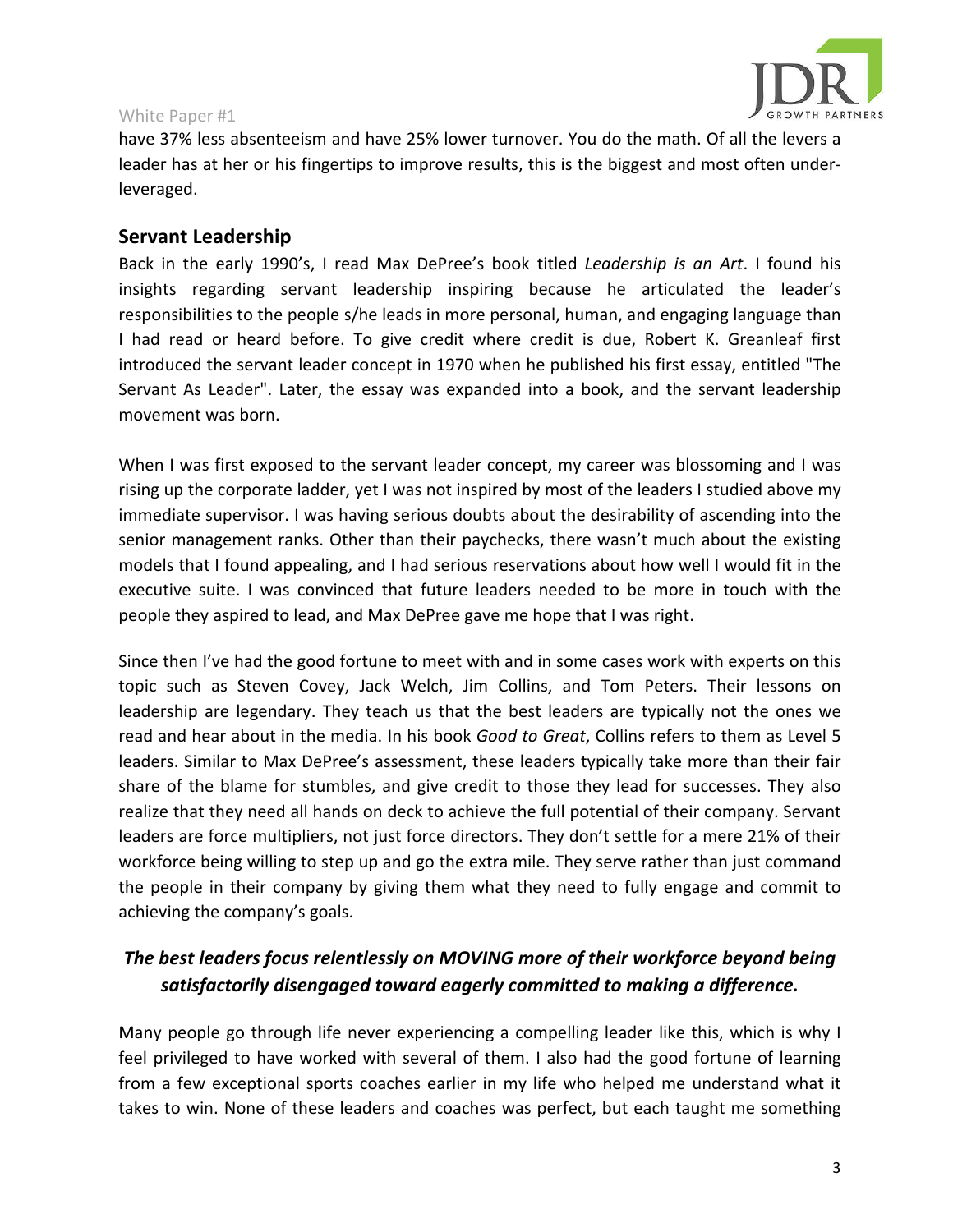

special that I was able to blend into my own blueprint of leadership principles. Over the past three decades, I leveraged nine proven principles while leading high performance teams building world-class brands and businesses. We used these principles to maximize workforce engagement, and bridge strategy into exceptional execution and results.



## **9** Proven Leadership Principles

- 1) **Grow leaders and difference makers**, not just followers.
- 2) **Build and orchestrate high-performance teams** that are more powerful than the sum of their parts.
- **3)** Organizations inherently complicate things; **focus your organization on strategic priorities, simplify operations, and accelerate progress.**
- 4) **Champion the people who purchase and use your products and services;** otherwise corporate inertia will steal too much energy inwardly toward lower value work.
- 5) **Cultivate a performance-based culture of innovation** that unleashes the innate desire in the people you lead to solve, create, and contribute to winning.
- 6) **Communicate relentlessly** to give your workforce the context they need to sign up for and truly commit to achieving company goals.
- 7) **See the world through the eyes of others**, and your example will breed a healthier organization. Emotional intelligence often trumps IQ.
- 8) **Be the model you want emulated.** Operate transparently, deliver on your promises, and remain steadfastly focused on doing the right things. Karma eventually rules.
- 9) **Coach people to achieve more than they thought possible.** They need a model of success more than they need a critic. Inspire your entire organization to step up by